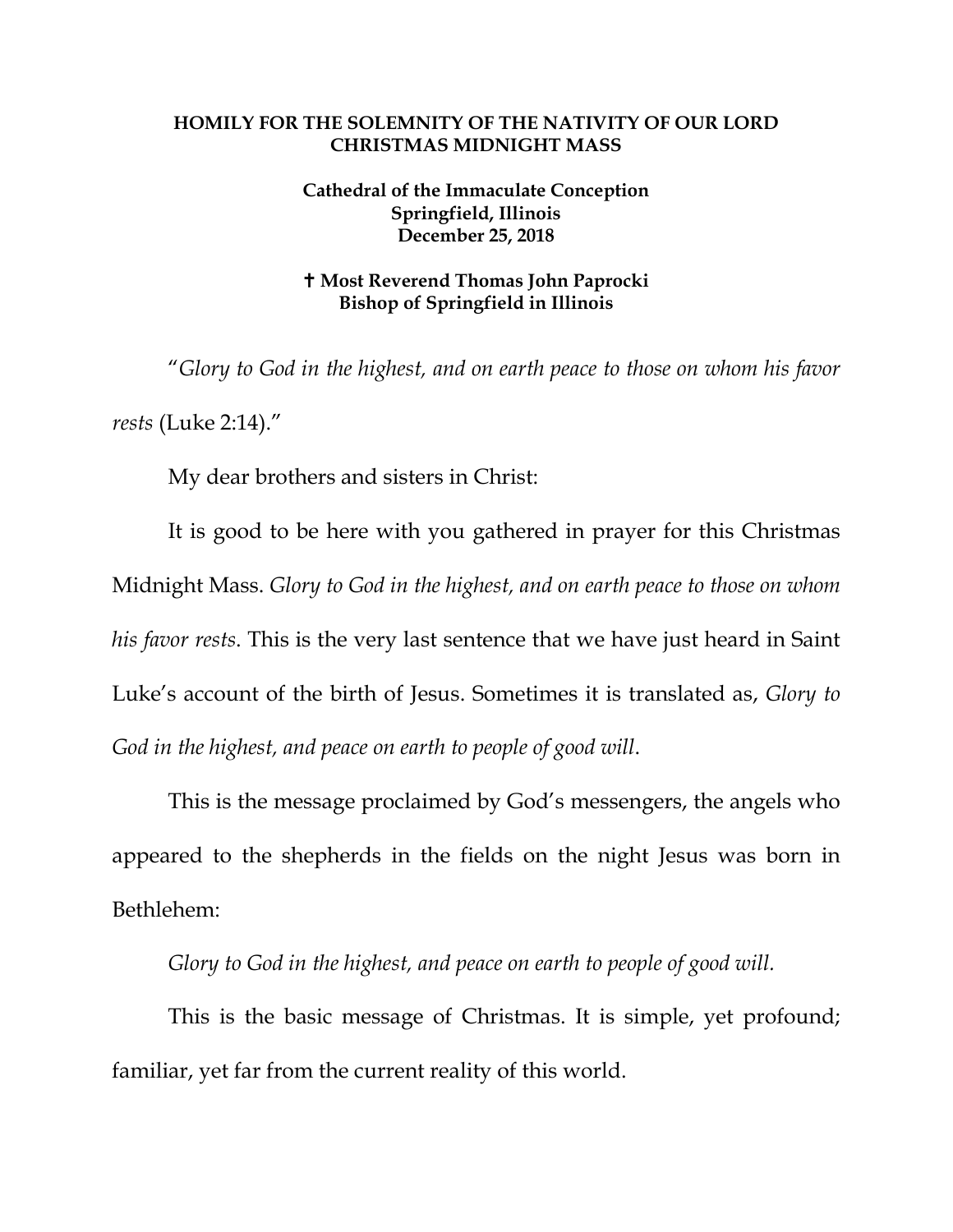*Glory to God in the highest*. The angels know that giving glory and praise to God comes before anything else, yet so many people live as if God did not even exist.

*Peace on earth*. Peace is one of the deepest longings of our hearts: to live in a world that is not marked by violence, warfare, gang killings and senseless shootings. Closer to home, we long for peace and harmony in our relationships with family members, friends and neighbors.

*People of good will*. Does anyone today even recognize who "people of good will" are? The Bible understands "people of good will" to refer to those who are well disposed to hear the Word of God and take it to heart in the way they love God and neighbor. In our world today, our high-speed technology connects people instantly, and even the name "social media" is intended to express the way these media connect us with each other socially, but too often these postings and tweets are expressions of outrage from political enemies that seek to sow the seeds of division, hardly messages of peace from people of good will.

In the December 1st issue of THE WALL STREET JOURNAL, Lance Morrow, a senior fellow at the Ethics and Public Policy Center, wrote: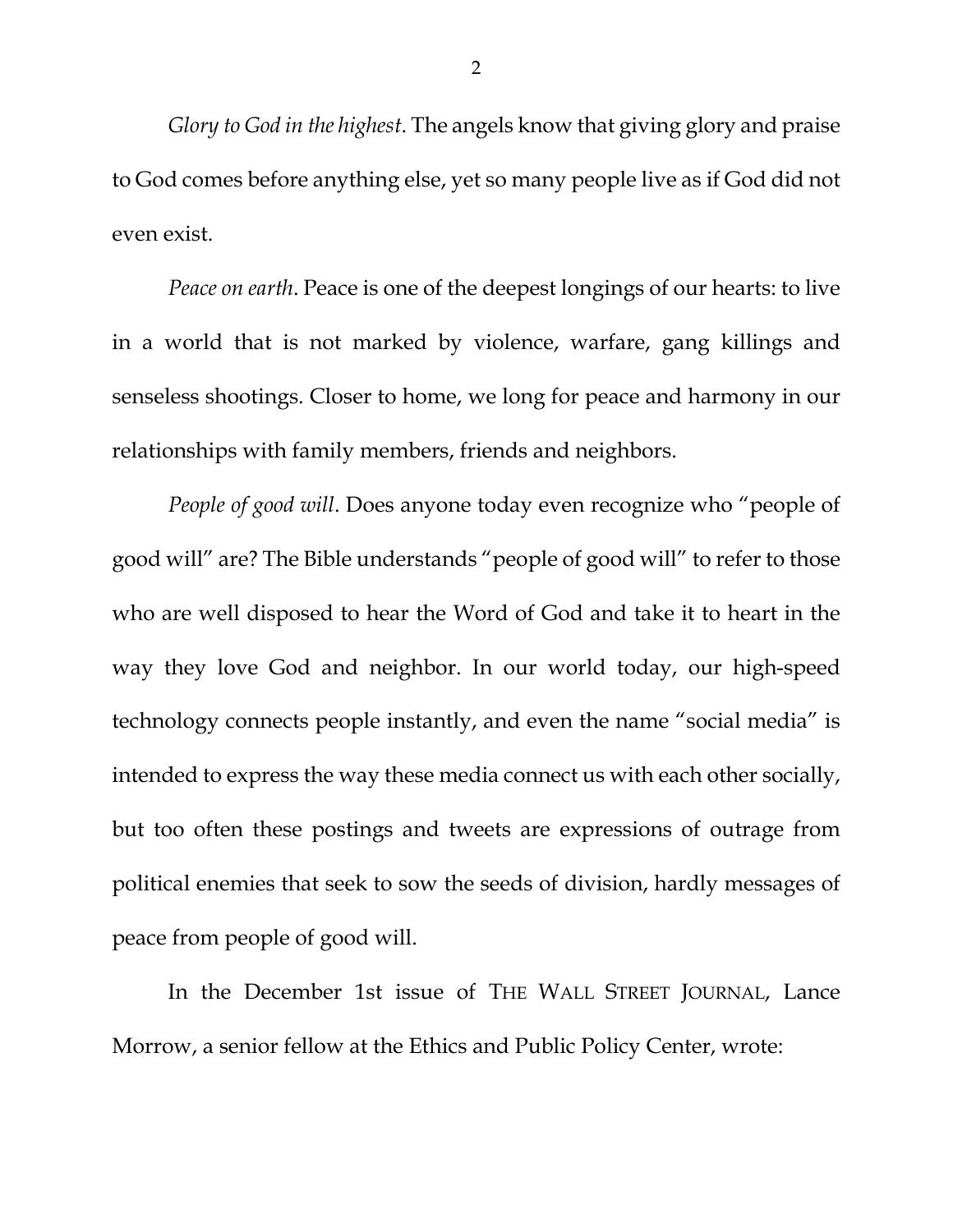Outrage is reductive, easy to understand. It is an idiom of childhood—a throwback even to the terrible twos. The various tribes have broken off negotiations with all differing points of view. They excuse themselves from self-doubt and abandon the idea of anything so weak as compromise or, God forbid, ambivalence: No other perspective could possibly be valid. Americans have lost tolerance for the 51%-to-49% judgment call, even though that's about the margin of their disagreement on almost everything. People give themselves over to the pleasures of self-righteousness and self-importance that come with being wronged when you know you're in the right. Among the civic emotions, outrage is a beast of the prime; to harness outrage is to discover fire.

To be sure, there are times when anger and indignation are justified, such as when Jesus overturned the tables of the money changers in the temple (cf. Matthew 21:12). But Our Lord did not live in a constant state of outrage, saving His righteous anger when needed to correct a truly wrongful situation. Similarly, if outrage is our daily attitude toward the world and the people we meet in it every day, not only does such predictable indignation loose the force of its power, but it leaves chronically angry people in a state of unhappiness for themselves and all those around them.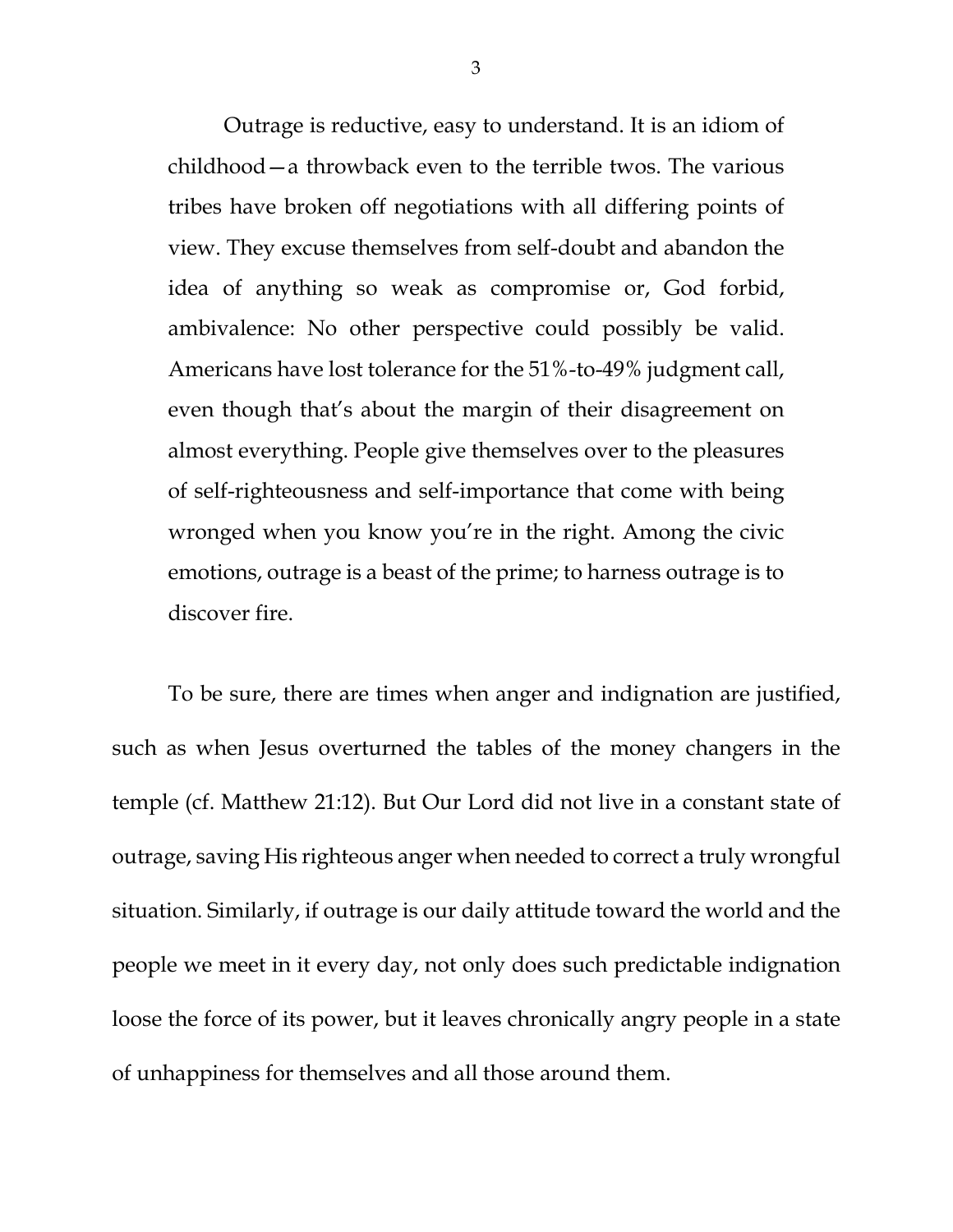According to an article in the August 2016 issue of the *Journal of Adolescence*, "Adolescents who used social media more – both overall and at night – and those who were more emotionally invested in social media experienced poorer sleep quality, lower self-esteem and higher levels of anxiety and depression. Nighttime-specific social media use predicted poorer sleep quality after controlling for anxiety, depression and self-esteem. These findings contribute to the growing body of evidence that social media use is related to various aspects of wellbeing in adolescents." While social media can indeed have the positive benefit of connecting people to their family, friends and wider community, it can also have a dark side that can be quite detrimental when misused. Parents should monitor their children's use of the internet for the good of their mental health and well-being. Adults should also be mindful of their own usage and potential misuse of social media.

Perhaps a simple way to make your Christmas more peaceful would be to limit your use of social media tomorrow to sending and receiving Christmas greetings. Indeed, a healthy New Year's resolution would be to use social media only for the purpose of sending messages of *Glory to God in the highest, and peace on earth to people of good will*.